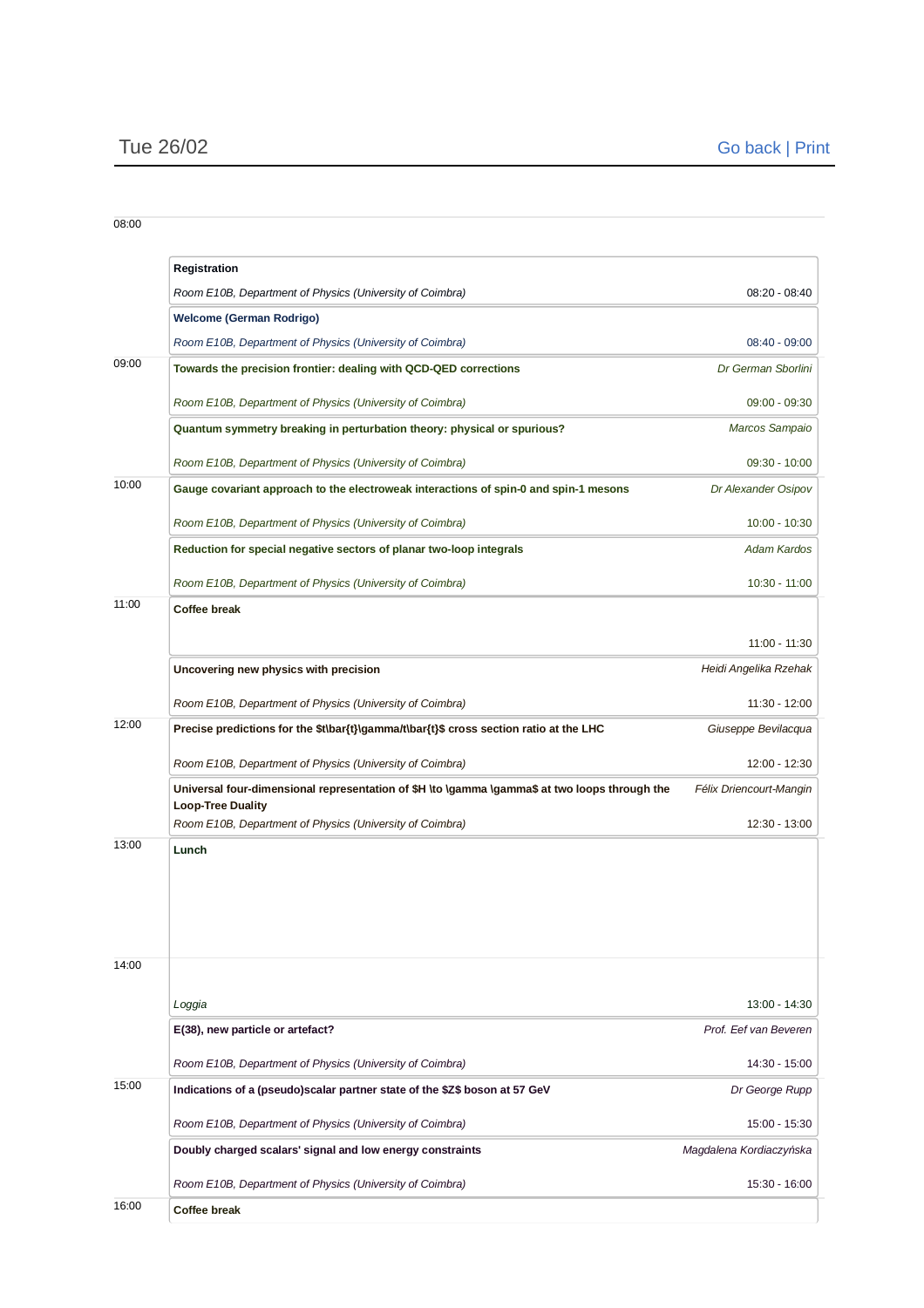|       |                                                                             | 16:00 - 16:30                     |
|-------|-----------------------------------------------------------------------------|-----------------------------------|
|       | New results on splitting functions in QCD at four- and five loops           | Sven-Olaf Moch                    |
|       | Room E10B, Department of Physics (University of Coimbra)                    | $16:30 - 17:00$                   |
| 17:00 | Perturbative Calculations for the Z-Penguin                                 | Martin Gorbahn                    |
|       | Room E10B, Department of Physics (University of Coimbra)                    | 17:00 - 17:30                     |
|       | Next-to-leading power corrections to Drell-Yan and prompt photon production | Eric Laenen                       |
|       | Room E10B, Department of Physics (University of Coimbra)                    | 17:30 - 18:00                     |
| 18:00 | On the ue-scattering at two loops                                           | William Javier Torres Bobadilla   |
|       | Room E10B, Department of Physics (University of Coimbra)                    | 18:00 - 18:30                     |
|       | O LHC do CERN - a máquina dos infinitos                                     | Ricardo Jose Morais Silva Goncalo |
|       |                                                                             |                                   |
| 19:00 |                                                                             |                                   |
|       | Departamento de Física                                                      | 18:30 - 19:30                     |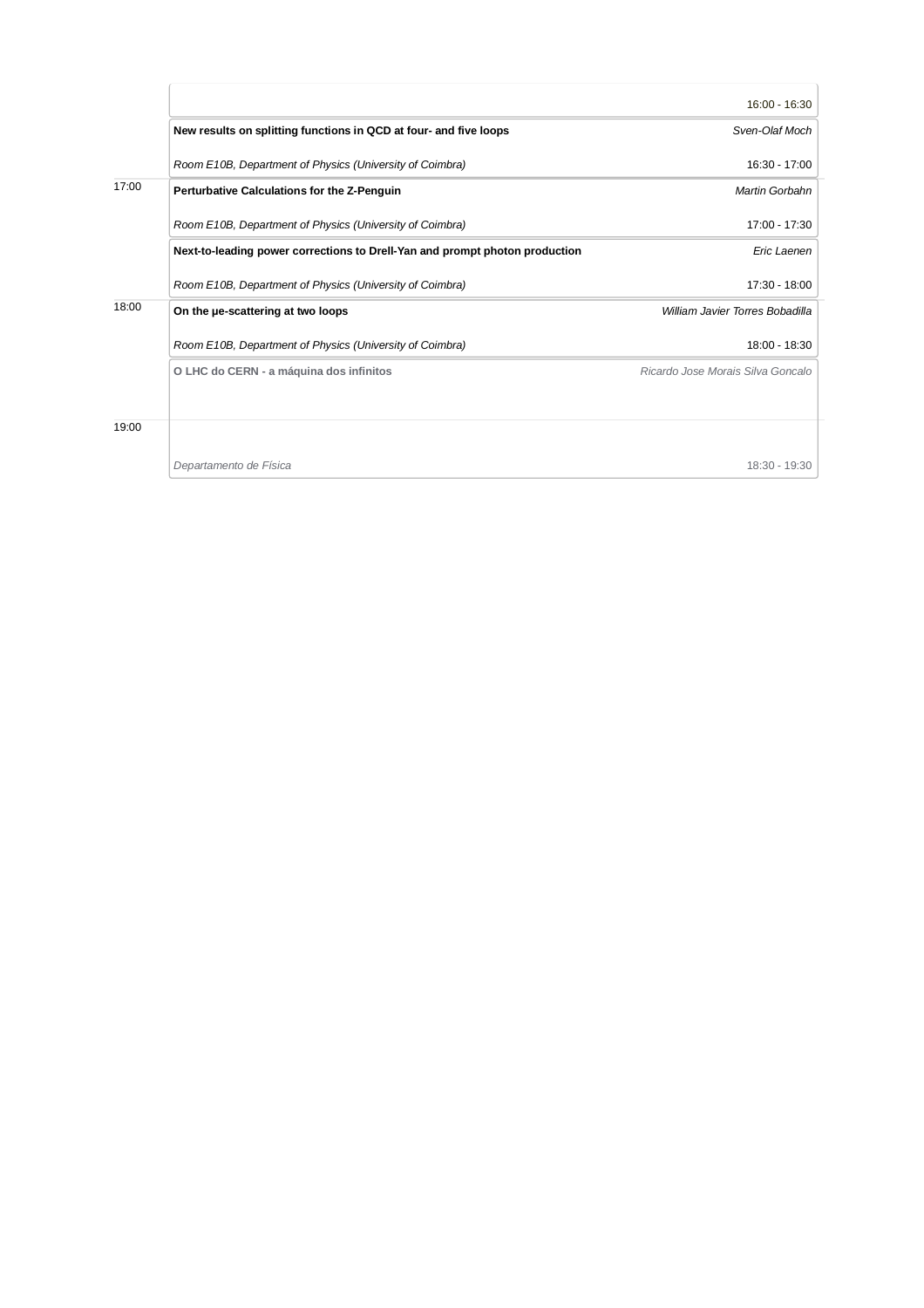|       | Assessing the discovery potential of future high energy colliders: summary for WG3 | Janusz Gluza             |
|-------|------------------------------------------------------------------------------------|--------------------------|
|       | Conference Room (F42), Department of Physics (University of Coimbra)               | 08:30 - 09:00            |
| 09:00 | Are Higgs bosons talking to themselves?                                            | <b>Gudrun Heinrich</b>   |
|       | Conference Room (F42), Department of Physics (University of Coimbra)               | 09:00 - 09:30            |
|       | <b>Selected results in High Energy Factorization</b>                               | <b>Krzysztof Kutak</b>   |
|       | Conference Room (F42), Department of Physics (University of Coimbra)               | 09:30 - 10:00            |
| 10:00 | The top quark mass parameter in Monte Carlo event generators                       | Prof. Andre Hoang        |
|       | Conference Room (F42), Department of Physics (University of Coimbra)               | $10:00 - 10:30$          |
|       | <b>Coffee break</b>                                                                |                          |
|       |                                                                                    | 10:30 - 11:00            |
| 11:00 | Generalisation of the Yang-Mills Theory and Physics Beyond the Standard Model      | Georgios Savvidis        |
|       | Room E10B, Department of Physics (University of Coimbra)                           | 11:00 - 11:30            |
|       | On the quark-gluon vertice                                                         | Orlando Oliveira         |
|       | Room E10B, Department of Physics (University of Coimbra)                           | 11:30 - 12:00            |
| 12:00 | Lattice computation of QCD propagators and vertices in Landau gauge                | Paulo Silva              |
|       | Room E10B, Department of Physics (University of Coimbra)                           | 12:00 - 12:30            |
|       | Lunch                                                                              |                          |
|       |                                                                                    |                          |
| 13:00 |                                                                                    |                          |
|       |                                                                                    |                          |
|       |                                                                                    |                          |
|       | Instituto Justiça e Paz                                                            | 12:30 - 14:00            |
| 14:00 | <b>Visit old University</b>                                                        |                          |
|       |                                                                                    |                          |
|       |                                                                                    |                          |
|       |                                                                                    |                          |
| 15:00 |                                                                                    |                          |
|       |                                                                                    | 14:00 - 15:30            |
|       | An experimentalist's pursuit for the meaning of \$m_t\$ and \$\alpha_s\$           | Mikko Voutilainen        |
|       | Room E10B, Department of Physics (University of Coimbra)                           | 15:30 - 16:00            |
| 16:00 | Jet studies at the CMS Experiment                                                  | Deniz Sunar Cerci et al. |
|       | فسيروز والمتصدد والمستحدا المراسي                                                  | $10.00 - 10.00$          |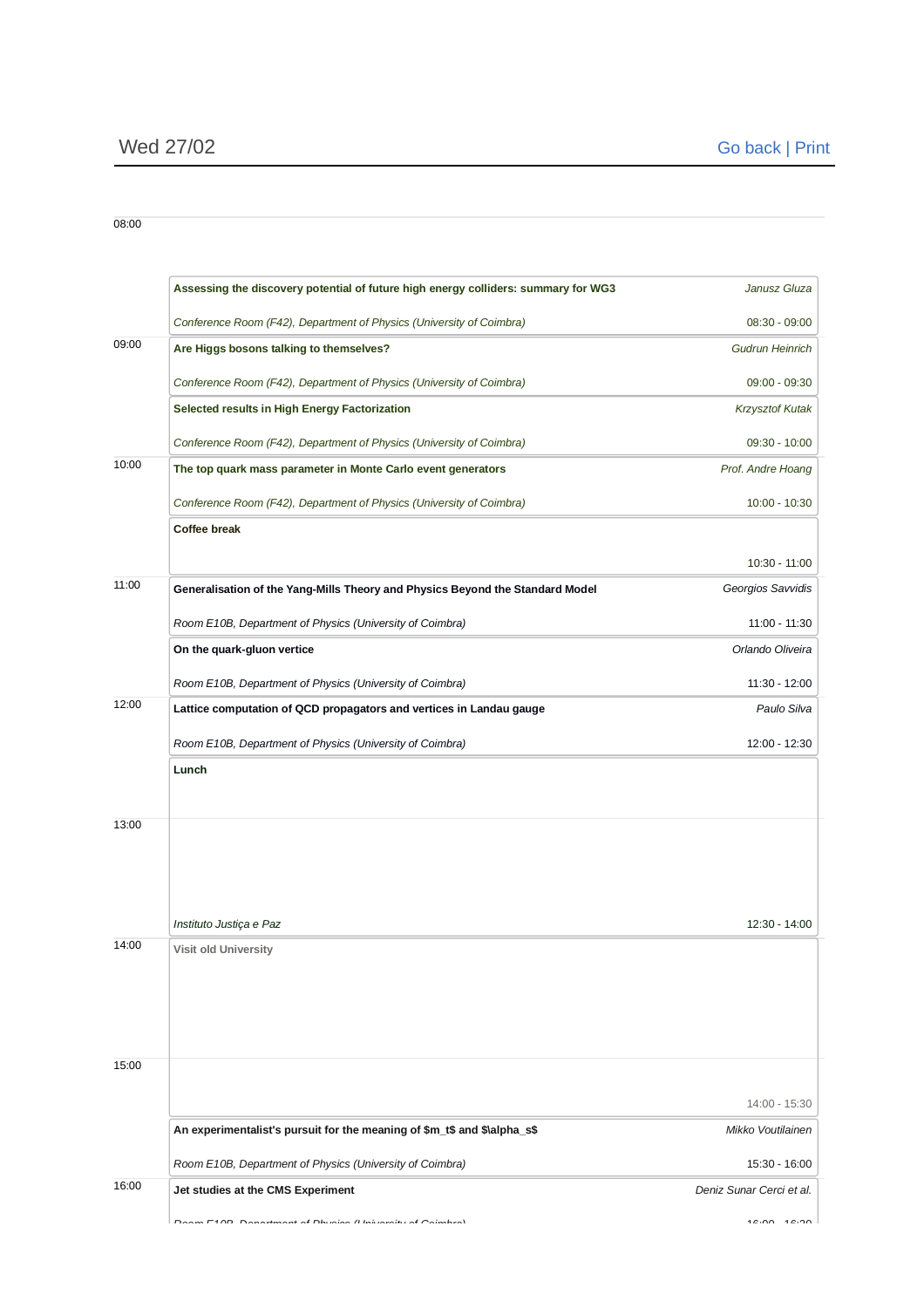|       | Coffee break                                             |                       |
|-------|----------------------------------------------------------|-----------------------|
|       |                                                          | 16:30 - 17:00         |
| 17:00 | \$\alpha {s}\$ from jets in pp collisions                | Dr Joao Ramalho Pires |
|       | Room E10B, Department of Physics (University of Coimbra) | $17:00 - 17:30$       |
|       | Probing CP violating top Yukawa in ttbar H channel       | Dr Nejc Košnik        |
|       | Room E10B, Department of Physics (University of Coimbra) | $17:30 - 18:00$       |
| 18:00 | <b>General Discussion / Brainstorming</b>                |                       |
|       | Room E10B, Department of Physics (University of Coimbra) | 18:00 - 18:30         |